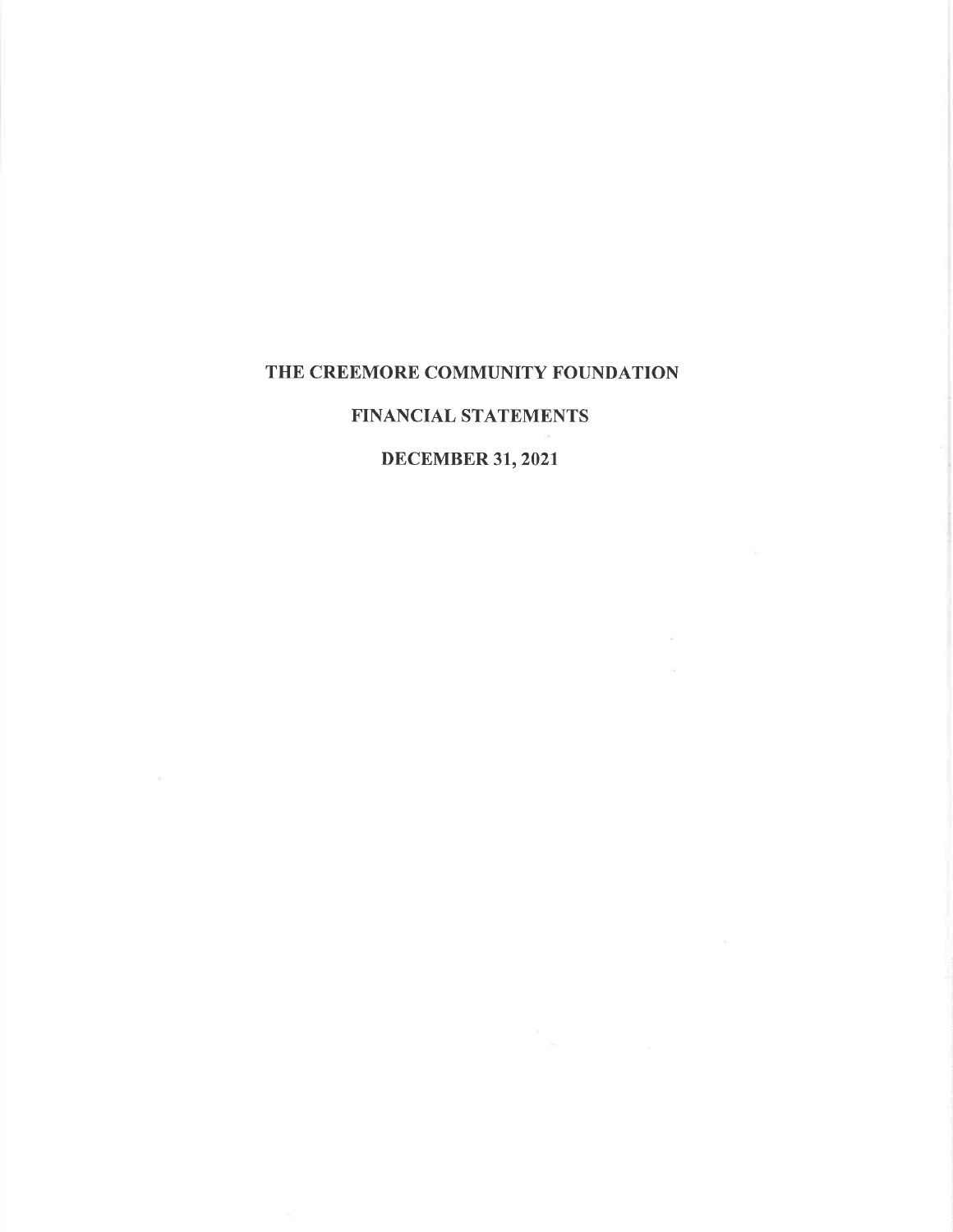# THE CREEMORE COMMUNITY FOUNDATION

# FINANCIAL STATEMENTS

# **DECEMBER 31, 2021**

| <b>INDEX</b>                                      | <b>PAGE</b> |
|---------------------------------------------------|-------------|
| Independent Auditor's Report                      | $1 - 3$     |
| <b>Statement of Financial Position</b>            | 4           |
| Statement of Operations and Changes in Net Assets | 5.          |
| <b>Statement of Cash Flows</b>                    | 6           |
| Notes to the Financial Statements                 | $7 -$<br>10 |

 $\mathcal{L}^{\mathcal{L}}$ 

 $\alpha$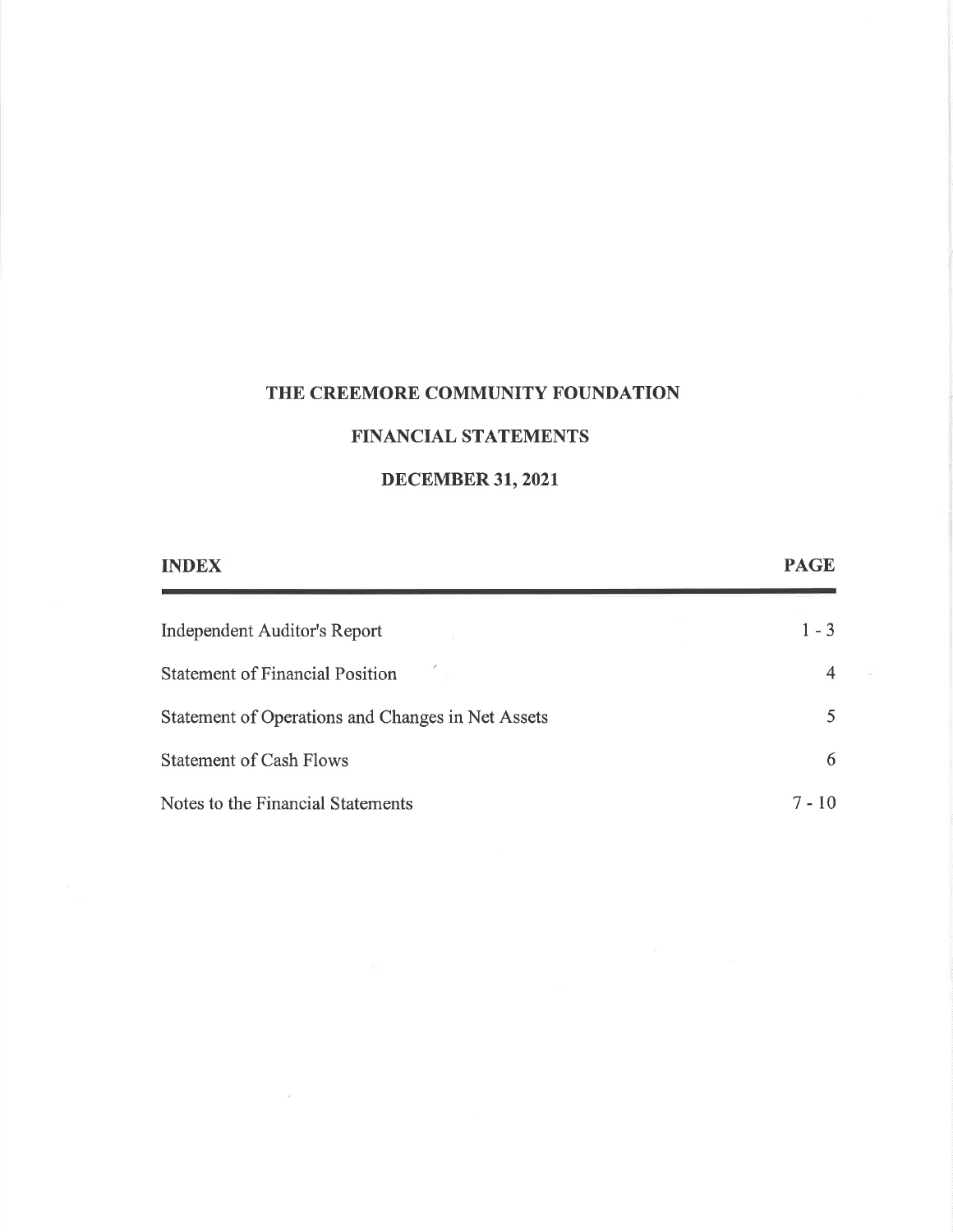

37 Main Street Toronto, Ontario M4E 2V5

Tel. 416-690-6800<br>Fax. 416-690-9919 Fax. 416-690-9919

Web Page: www.krienslarose.com

Page <sup>1</sup>

### INDEPENDENT AUDITOR'S REPORT

To the Members of The Creemore Community Foundation

### Report on the Audit of the Financial Statements

### Opinion

We have audited the financial statements of The Creemore Community Foundation, which comprise the statement of financial position as at December 31,2021, and the statements of operations and changes in net assets and cash flows for the year then ended, and notes to the financial statements, including a summary of significant accounting policies.

In our opinion, the accompanying financial statements present fairly, in all material respects, the financial position of The Creemore Community Foundation as at December 31, 2021, and the results of its operations and its cash flows for the year then ended, in accordance with Canadian accounting standards for not-for-profit organizations.

#### Basis for Opinion

We conducted our audit in accordance with Canadian generally accepted auditing standards. Our responsibilities under those standards are further described in the Auditor's Responsibilities for the Audit of the Financial Statements section of our report. We are independent of The Creemore Community Foundation in accordance with the ethical requirements that are relevant to our audit of the financial statements in Canada, and we have fulfilled our other ethical responsibilities in accordance with these requirements. We believe that the audit evidence we have obtained is sufficient and appropriate to provide a basis for.our opinion.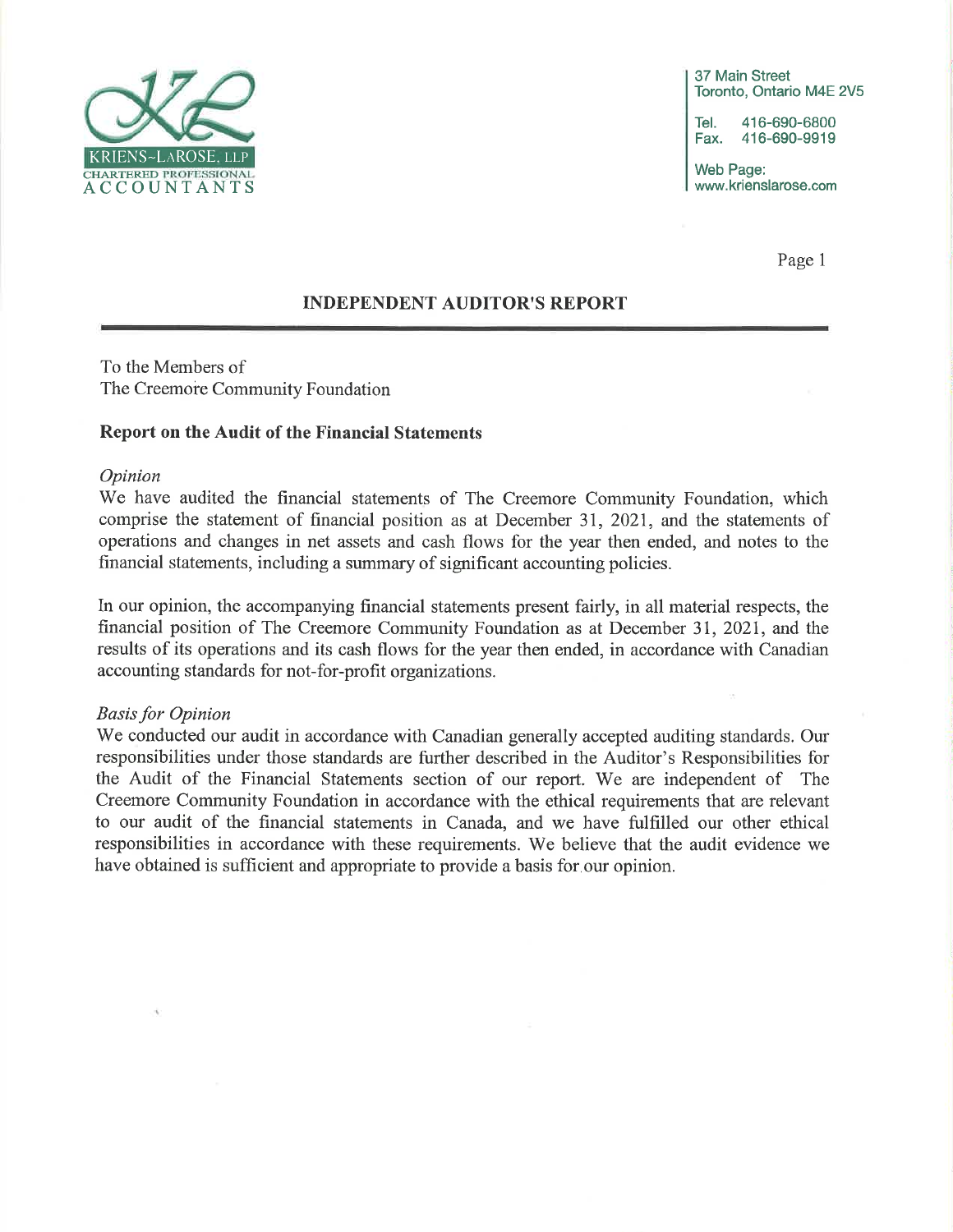

## INDEPENDENT AUDITOR'S REPORT (continued)

# Responsibilities of Management and Those Charged with Governance for the Financial Statements

Management is responsible for the preparation and fair presentation of these financial statements in accordance with Canadian accounting standards for not-for-profit organizations, and for such internal control as management determines is necessary to enable the preparation of financial statements that are free from material misstatement, whether due to fraud or error.

In preparing the financial statements, management is responsible for assessing the Foundation's ability to continue as a going concern, disclosing, as applicable, matters related to going concern and using the going concern basis of accounting unless management either intends to liquidate the Organization or to cease operations, or has no realistic alternative but to do so.

Those charged with governance are responsible for overseeing the Foundation's financial reporting process.

### Auditor's Responsibilities for the Audit of the Financial Statements

Our objectives are to obtain reasonable assurance about whether the financial statements as a whole are free from material misstatement, whether due to fraud or error, and to issue an auditor's report that includes our opinion. Reasonable assurance is a high level of assurance, but is not a guarantee that an audit conducted in accordance with Canadian generally accepted auditing standards will always detect a material misstatement when it exists. Misstatements can arise from fraud or error and are considered material if, individually or in the aggregate, they could reasonably be expected to influence the economic decisions of users taken on the basis of these financial statements.

As part of an audit in accordance with Canadian generally accepted auditing standards, we exercise professional judgment and maintain professional skepticism throughout the audit. We also:

• Identify and assess the risks of material misstatement of the financial statements, whether due to fraud or error, design and perform audit procedures responsive to those risks, and obtain audit evidence that is sufficient and appropriate to provide a basis for our opinion. The risk of not detecting a material misstatement resulting from fraud is higher than for one resulting from error, as fraud may involve collusion, forgery, intentional omissions, misrepresentations, or the override of internal control.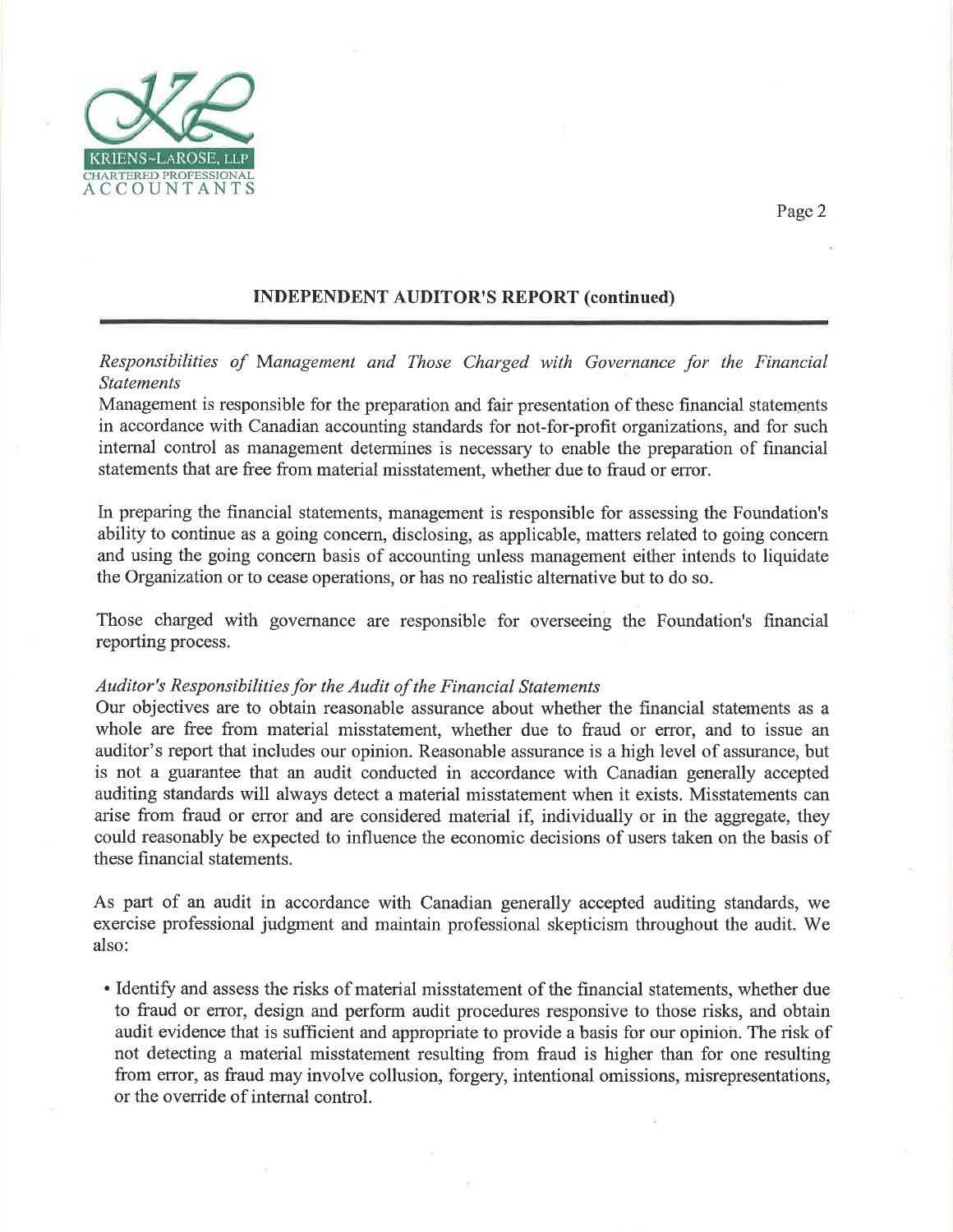

# INDEPENDENT AUDITOR'S REPORT (continued)

- ' Obtain an understanding of intemal control relevant to the audit in order to design audit procedures that are appropriate in the circumstances, but not for the purpose of expressing an opinion on the effectiveness of the Foundation's internal control.
- ' Evaluate the appropriateness of accounting policies used and the reasonableness of accounting estimates and related disclosures made by management.
- . Conclude on the appropriateness of management's use of the going concern basis of accounting and, based on the audit evidence obtained, whether a material uncertainty exists related to events or conditions that may cast significant doubt on the Foundation's ability to continue as a going concern. If we conclude that a material uncertainty exists, we are required to draw attention in our auditor's report to the related disclosures in the financial statements or, if such disclosures are inadequate, to modify our opinion. Our conclusions are based on the audit evidence obtained up to the date of our auditor's report. However, future events or conditions may cause the Foundation's to cease to continue as a going concem.
- ' Evaluate the overall presentation, structure and content of the financial statements, including the disclosures, and whether the financial statements represent the underlying transactions and events in a manner that achieves fair presentation.

We communicate with those charged with governance regarding, among other matters, the planned scope and timing of the audit and significant audit findings, including any significant deficiencies in internal control that we identify during our audit.

KRIENS~LAROSE, LLP

 $f_n$ Rev. L $w$ 

Chartered Professional Accountants Licensed Public Accountants

Toronto, Ontario February 4,2022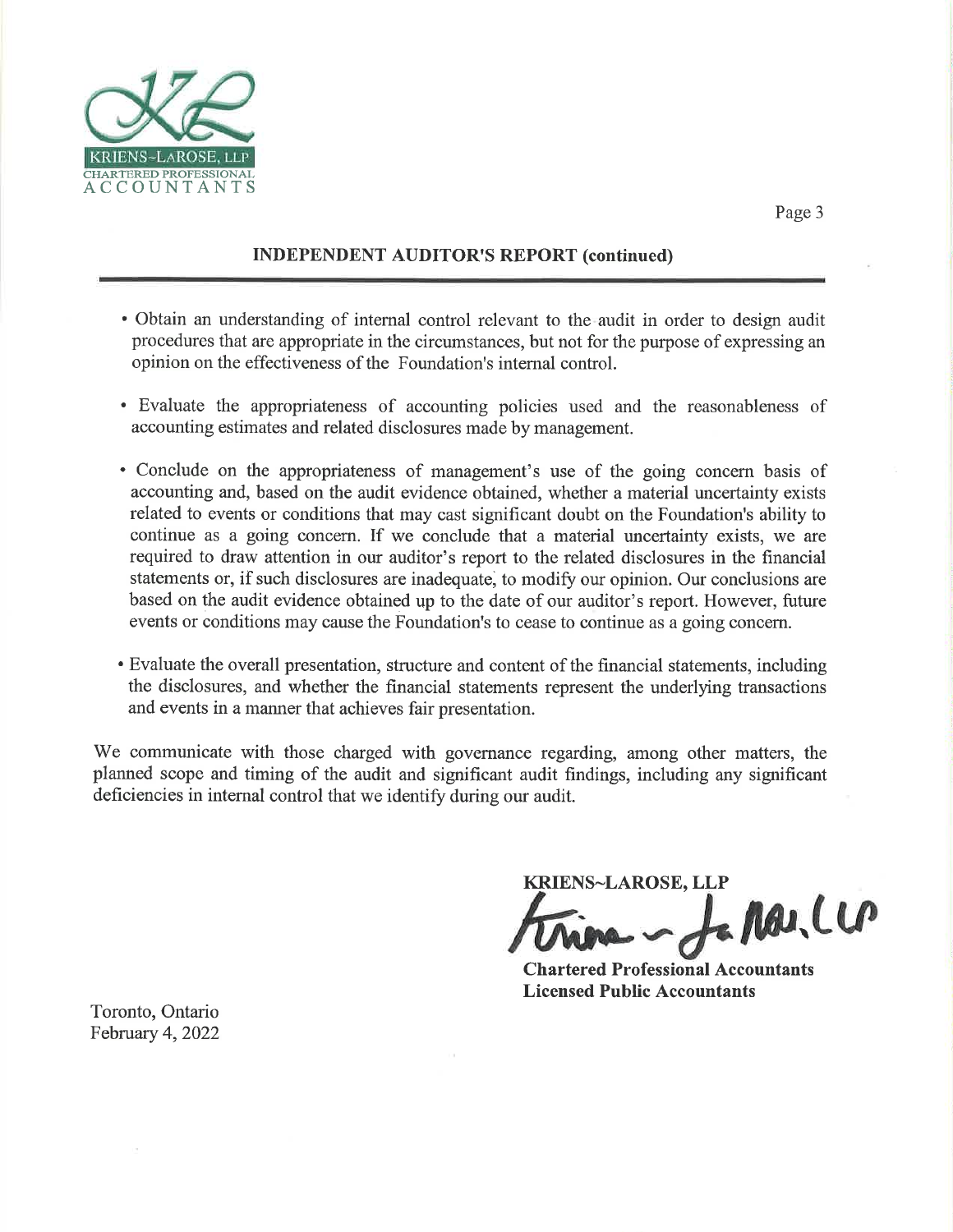## THE CREEMORE COMMUNITY FOUNDATION STATEMENT OF FINANCIAL POSITION AS AT DECEMBER 3I, 2O2I

|                                                            | 2021<br>\$ | 2020<br>\$ |
|------------------------------------------------------------|------------|------------|
| <b>ASSETS</b>                                              |            |            |
| <b>CURRENT</b><br>Cash                                     | 576,205    | 765,963    |
| HST receivable                                             | 127,134    | 68,377     |
| Prepaid expenses                                           | 53,999     | 53,999     |
|                                                            | 757,338    | 888,339    |
| <b>LAND - CREEMORE VILLAGE GREEN (Note 2)</b>              |            |            |
| Donated land                                               | 425,000    | 425,000    |
| Land improvements                                          | 2,363,245  | 899,224    |
|                                                            | 2,788,245  | 1,324,224  |
| <b>Total Assets</b>                                        | 3,545,583  | 2,212,563  |
| <b>LIABILITIES</b>                                         |            |            |
| <b>CURRENT</b><br>Accounts payable and accrued liabilities | 65,322     | 75,027     |
| <b>NET ASSETS</b>                                          |            |            |
| Unrestricted net assets                                    | 3,480,261  | 2,137,536  |
| Total liabilities and unrestricted net assets              | 3,545,583  | 2,212,563  |

### APPROVED ON BEHALF OF THE BOARD:

Director  $F: \longrightarrow$  Director

See accompanying notes to the financial statements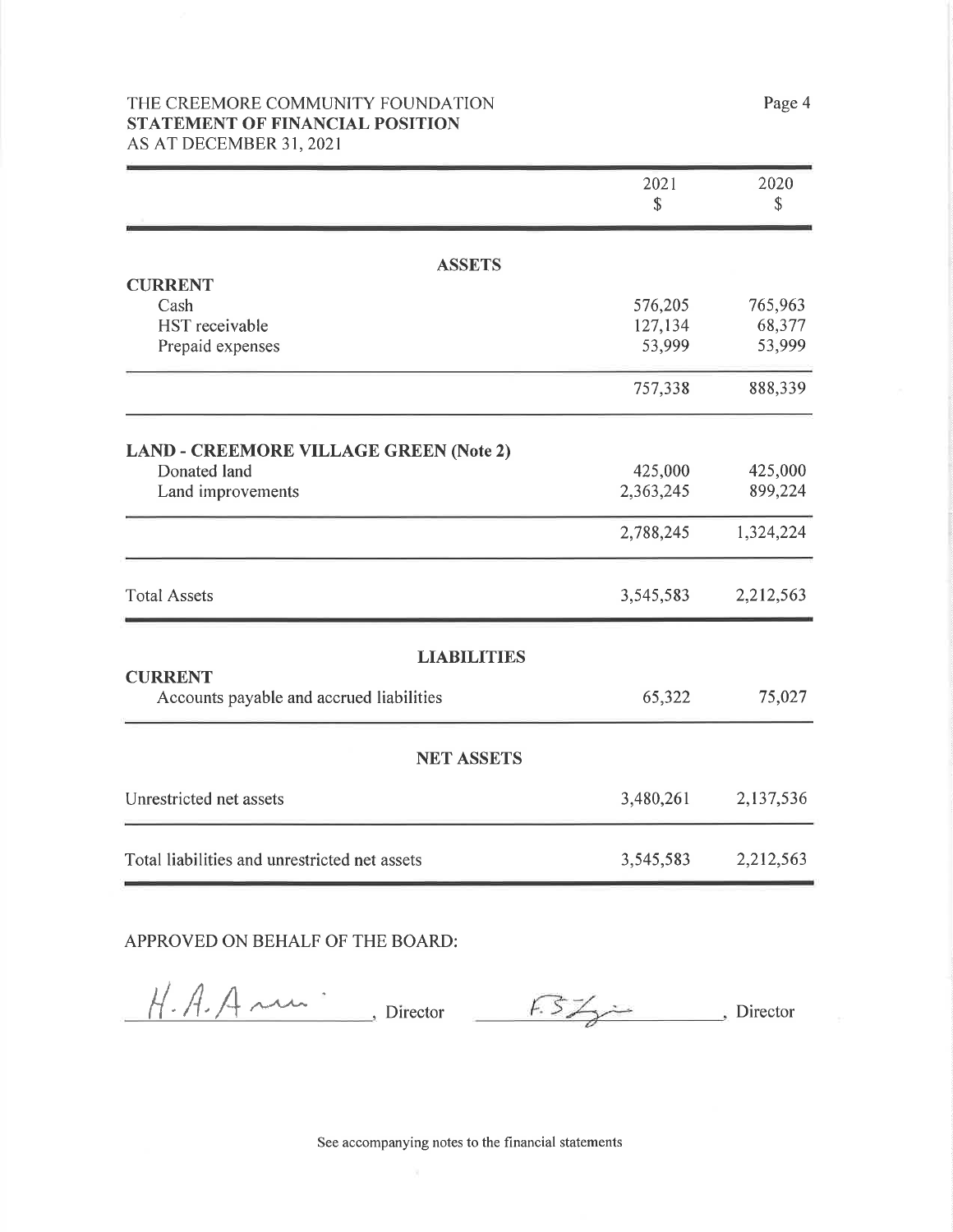# THE CREEMORE COMMUNITY FOUNDATION STATEMENT OF OPERATIONS AND CHANGES IN NET ASSETS FOR THE YEAR ENDED DECEMBER 31, 2021

|                                | 2021<br>\$ | 2020<br>\$ |
|--------------------------------|------------|------------|
| <b>REVENUES</b>                |            |            |
| Donations                      | 1,364,090  | 1,240,041  |
| Fundraising events             | 64,200     |            |
| Investment income              | 711        | 91         |
|                                | 1,429,001  | 1,240,132  |
| <b>EXPENSES</b>                |            |            |
| Fundraising                    | 40,844     | 6,000      |
| Professional fees              | 21,952     | 12,016     |
| Insurance                      | 7,818      | 8,602      |
| <b>Bank</b> fees               | 5,850      | 1,524      |
| Advertising and promotion      | 4,834      | 1,931      |
| Office                         | 3,633      | 1,896      |
| Membership fees                | 1,090      |            |
| Repairs and maintenance        | 255        | 1,565      |
|                                | 86,276     | 33,534     |
| <b>EXCESS OF REVENUES OVER</b> |            |            |
| <b>EXPENSES FOR THE YEAR</b>   | 1,342,725  | 1,206,598  |
| NET ASSETS, BEGINNING OF YEAR  | 2,137,536  | 930,938    |
| NET ASSETS, END OF YEAR        | 3,480,261  | 2,137,536  |

See accompanying notes to the financial statements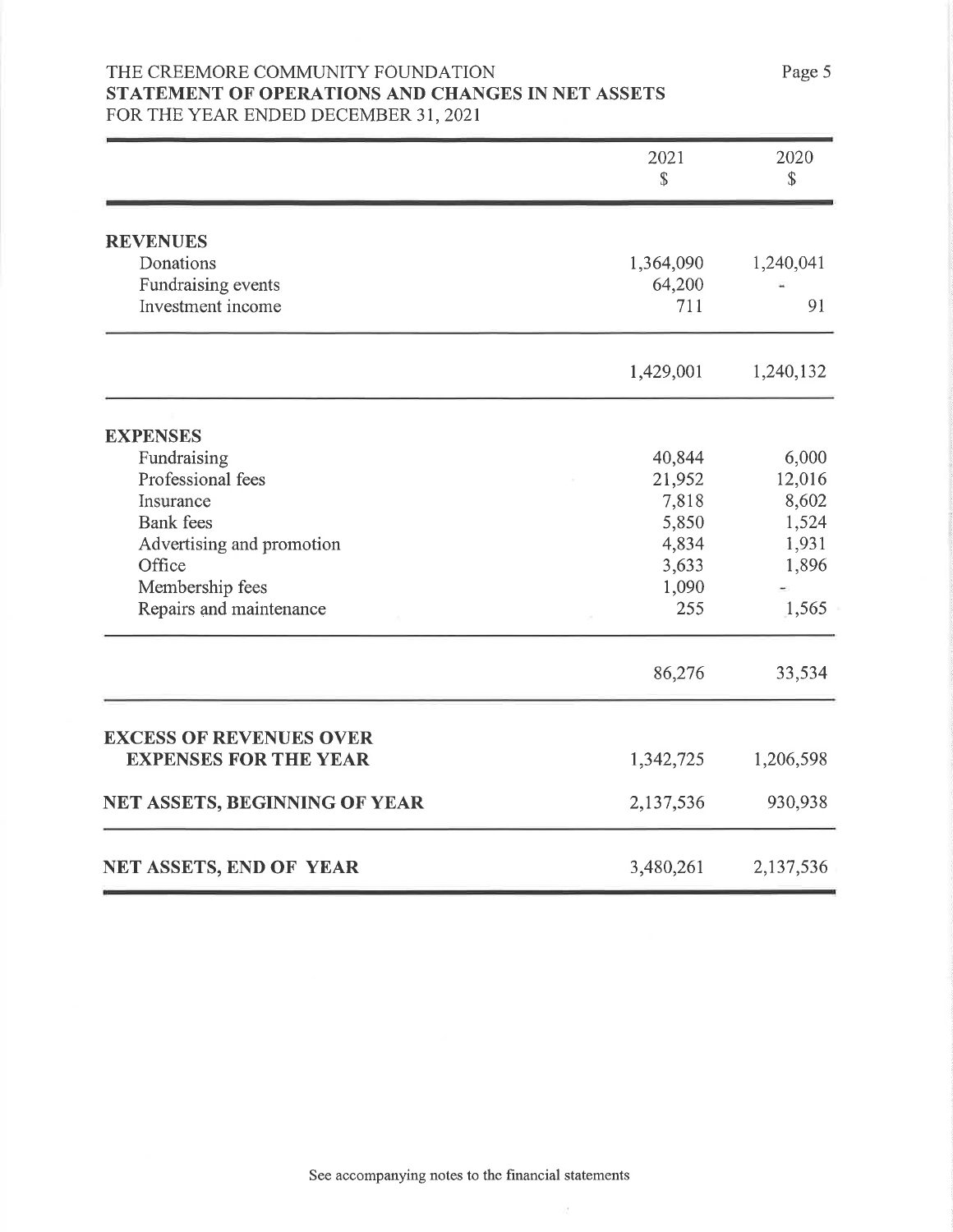# THE CREEMORE COMMUNITY FOUNDATION STATEMENT OF CASH FLOWS FOR THE YEAR ENDED DECEMBER 31, 2021

2021 \$ 2020 \$ CASH WAS PROVIDED BY (USED IN): OPERATING ACTIVITIES Cash receipts from donations Cash receipts from fundraising events Cash receipts from interest Cash paid to suppliers 1,364,090 64,200 711  $(154,738)$ 1,240,041 91  $(73,199)$ 1,274,263 1,166,933 INVESTING ACTIVITIES Land improvements (1,464,021) (782,000) Change in cash and equivalents Cash and equivalents, beginning of year (189,758) 384,933 765,963 381,030 Cash and equivalents, end of year 576,205 765,963

Page 6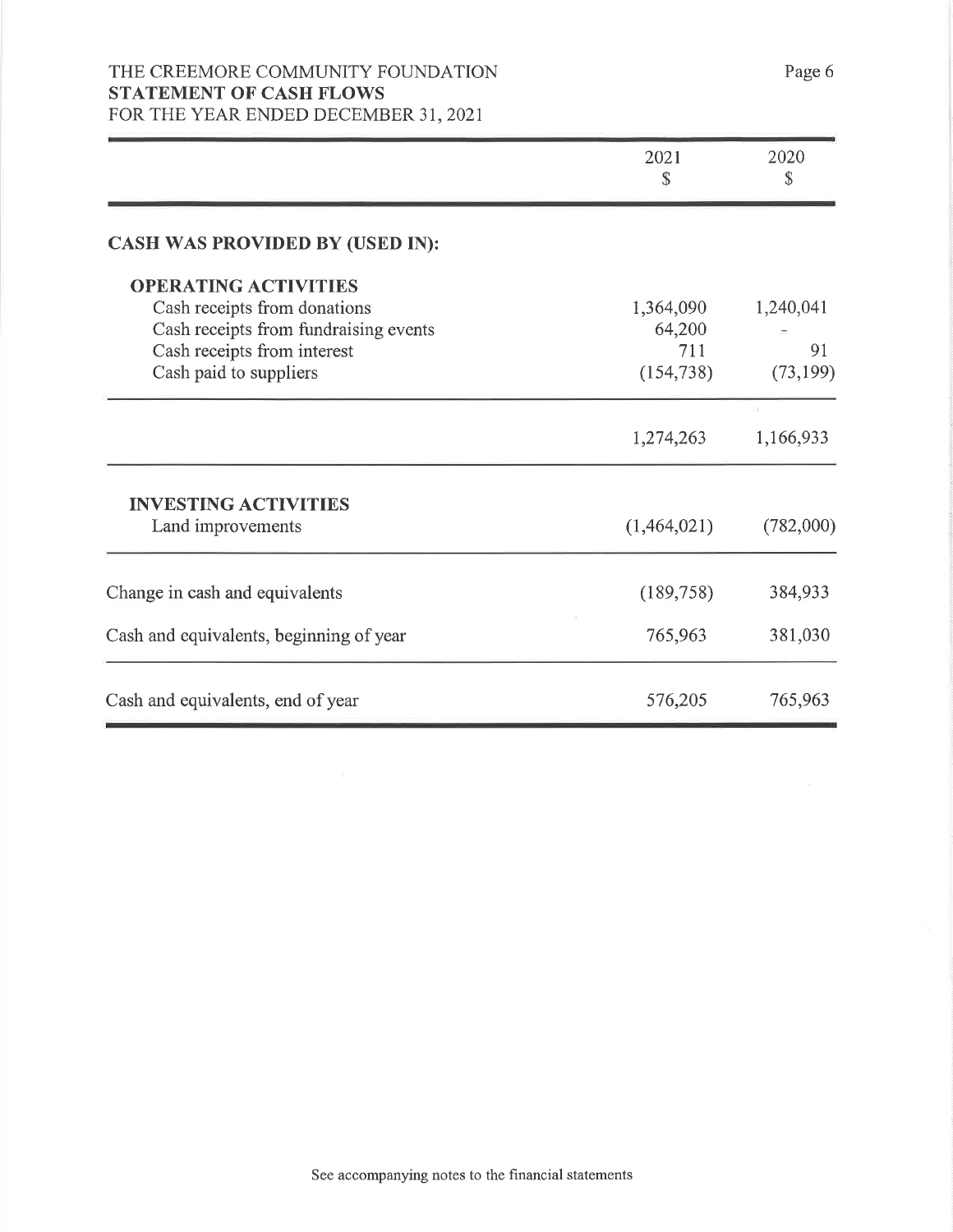# PURPOSE OF THE ORGANIZATION

The Creemore Community Foundation (the "Foundation") was incorporated on September 18, 2018 under the Canada Not-for-profit Corporations Act as a corporation without share capital, and was registered as a charity on January 1,2019. As a registered charity the Foundation is not subject to income taxes under the Income Tax Act (Canada).

The Foundation was established to receive funds, and to maintain and utilize those funds to provide a public amenity in the Village of Creemore by establishing and maintaining a park and public space. The mission of the Foundation is to enhance the cultural heritage and physical landscape of the Village.

# 1. SIGNIFICANT ACCOUNTING POLICIES

The financial statements were prepared in accordance with Canadian accounting standards for not-for-profit organizations in Part III of the CPA Handbook and include the following significant accounting policies:

### Financial Instruments

The Foundation initially measures its financial assets and liabilities at fair value. The Foundation subsequently measures all its financial assets and financial liabilities at cost or amortized cost. Changes in fair value are recognized in the statement of operations.

Financial assets measured at cost or amortized cost include cash and HST receivable. Financial liabilities measured at cost or amortized cost include accounts payable and accrued liabilities.

### Use of Estimates

The preparation of financial statements in accordance with Canadian accounting standards for not-for-profit organizations requires management to make estimates and assumptions that affect the reported amounts of assets and liabilities and disclosure of contingent assets and liabilities at the reporting date and the reported amounts of revenues and expenses for the reporting period. Actual results could differ from these estimates. These estimates are reviewed periodically and adjustments are made, as appropriate, in the statement of operations in the year they become known.

#### Cash and Cash Equivalents

Cash and cash equivalents consist of cash on hand and investments with maturities of less than 90 days.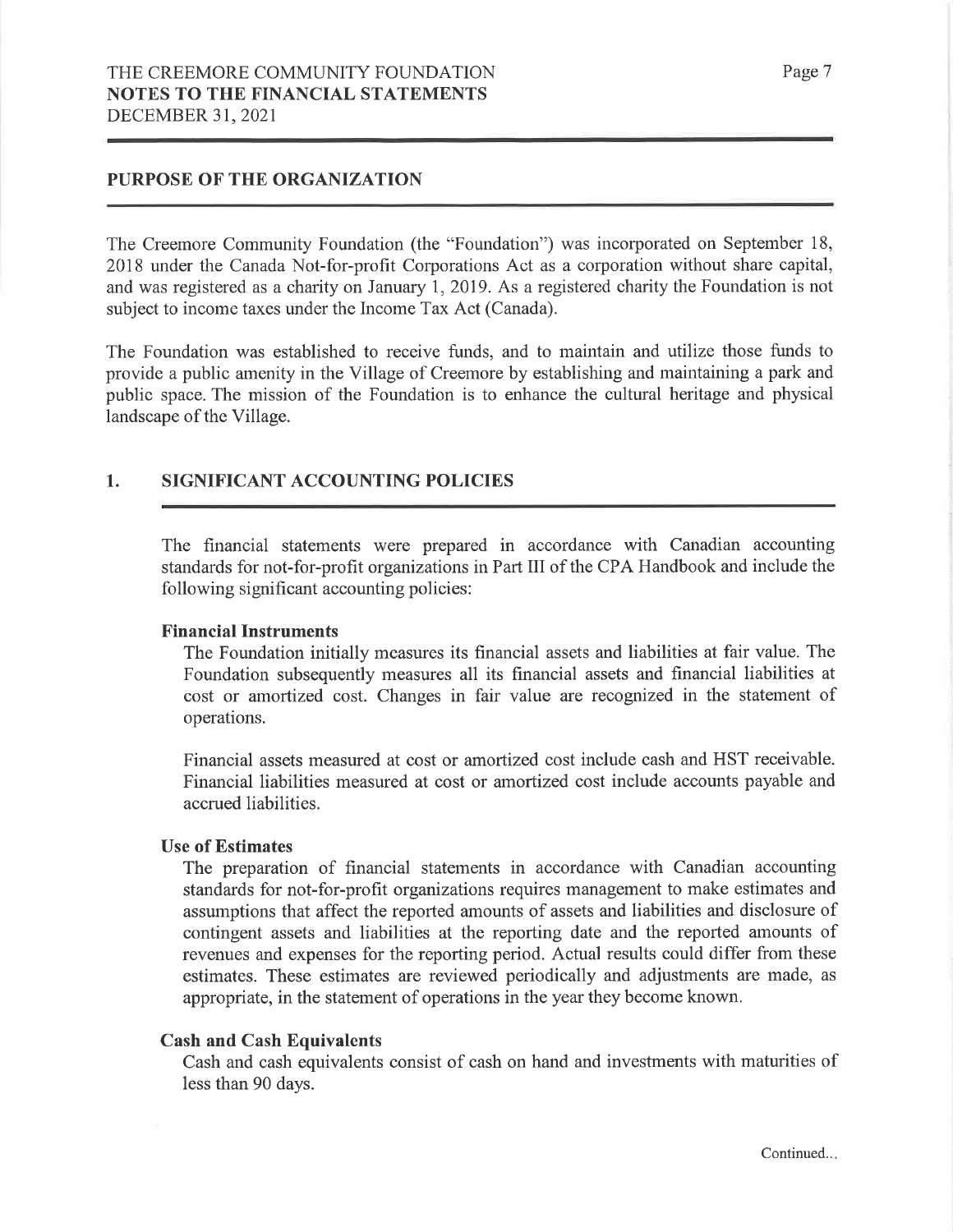# 1. SIGNIFICANT ACCOUNTING POLICIES (continued)

#### Prepaid Expenses

Prepaid expenses represent payments made in the current fiscal year for goods and services to be received in the next fiscal year.

### Land and improvements

Land is presented at the original donated value plus improvements made in the year. The asset is not amortized as the land is under development.

### Revenue Recognition

The Foundation follows the deferral method of accounting for contributions. No restricted contributions were received in the year.

Unrestricted donations are recognized as revenue in the period they are received.

Interest is recognized as revenue on the accrual basis.

### Donated Services

During the year voluntary services were provided by the Directors. Because these services are not normally purchased by the Foundation, and because of the difficulty of determining their fair value, donated services are not recognized in these statements.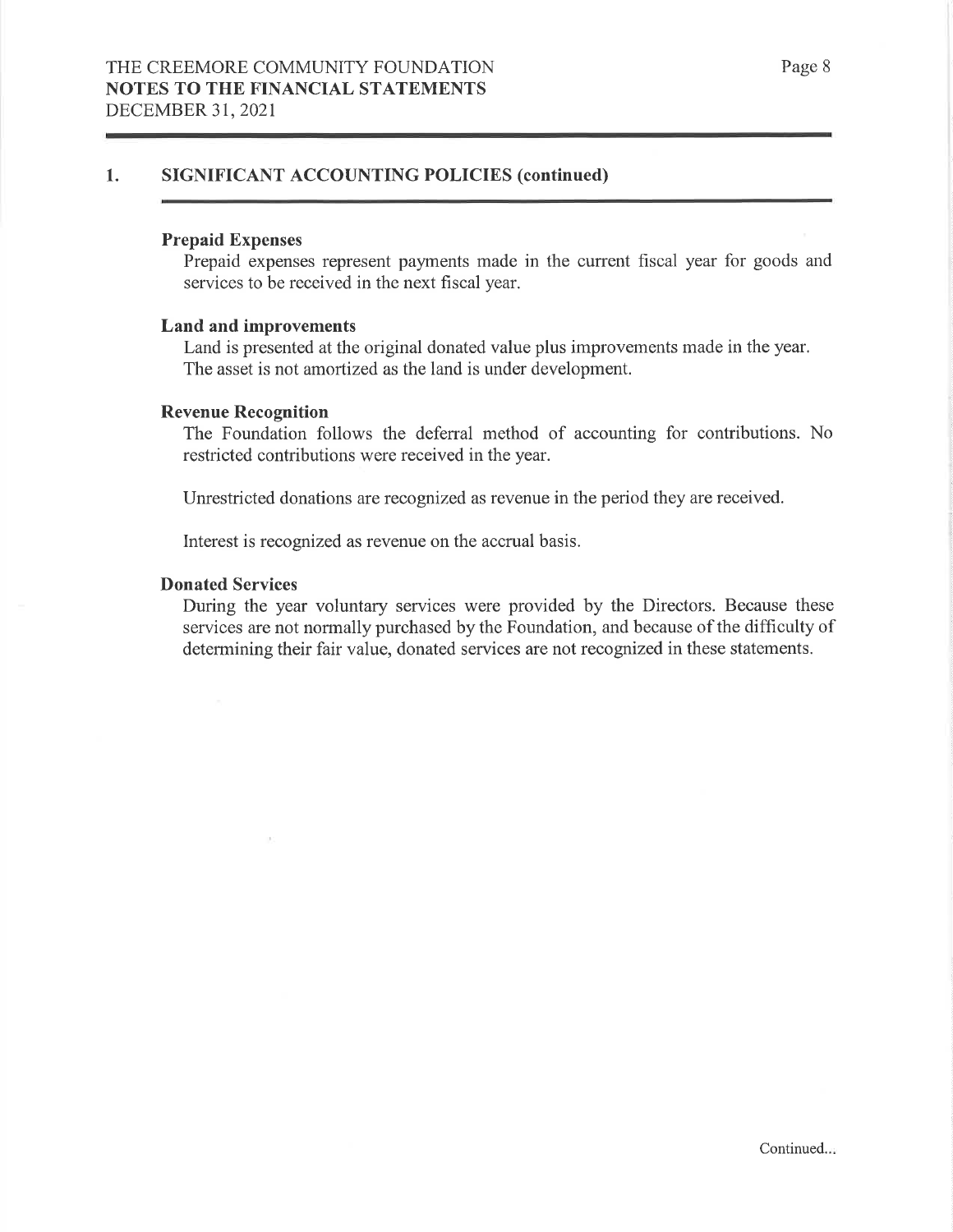## 2. LAND - CREEMORE VILLAGE GREEN

In2019, the Toronto-Dominion Bank donated land located at 181 Mill Street Creemore Ontario to the Foundation at an appraised value of at \$425,000.

The Foundation commenced improvements to the land in2019.

The year-end balance represents:

| Donated land      | 425,000   |
|-------------------|-----------|
| Land improvements | 2,363,245 |
| Total             | 2,788,245 |

Under the terms of a Construction Agreement with the Township of Clearview (the "Township"), the Foundation will transfer property ownership and title to the Township on substantial completion of the Village Green construction. The Foundation has also entered into a Management Agreement with the Township with respect to the Village Green lands and the adjacent Creemore Horticultural Park. The Foundation agrees to manage the Village Green lands and Creemore Horticultural lands and will provide an actively programmed 4 seasons Village Green which both supports the community and area businesses. The Initial term of the Management Agreement is 20 years and can be extended in 5 year increments as agreed by both parties.

## 3. PLEDGED DONATIONS

Pledged donations are not recorded as revenue until the amounts are received. As at December 31, management estimates the value of outstanding pledges receivable for the years2022-2024 to be \$770,000, of which \$338,000 is expected to be received in2022.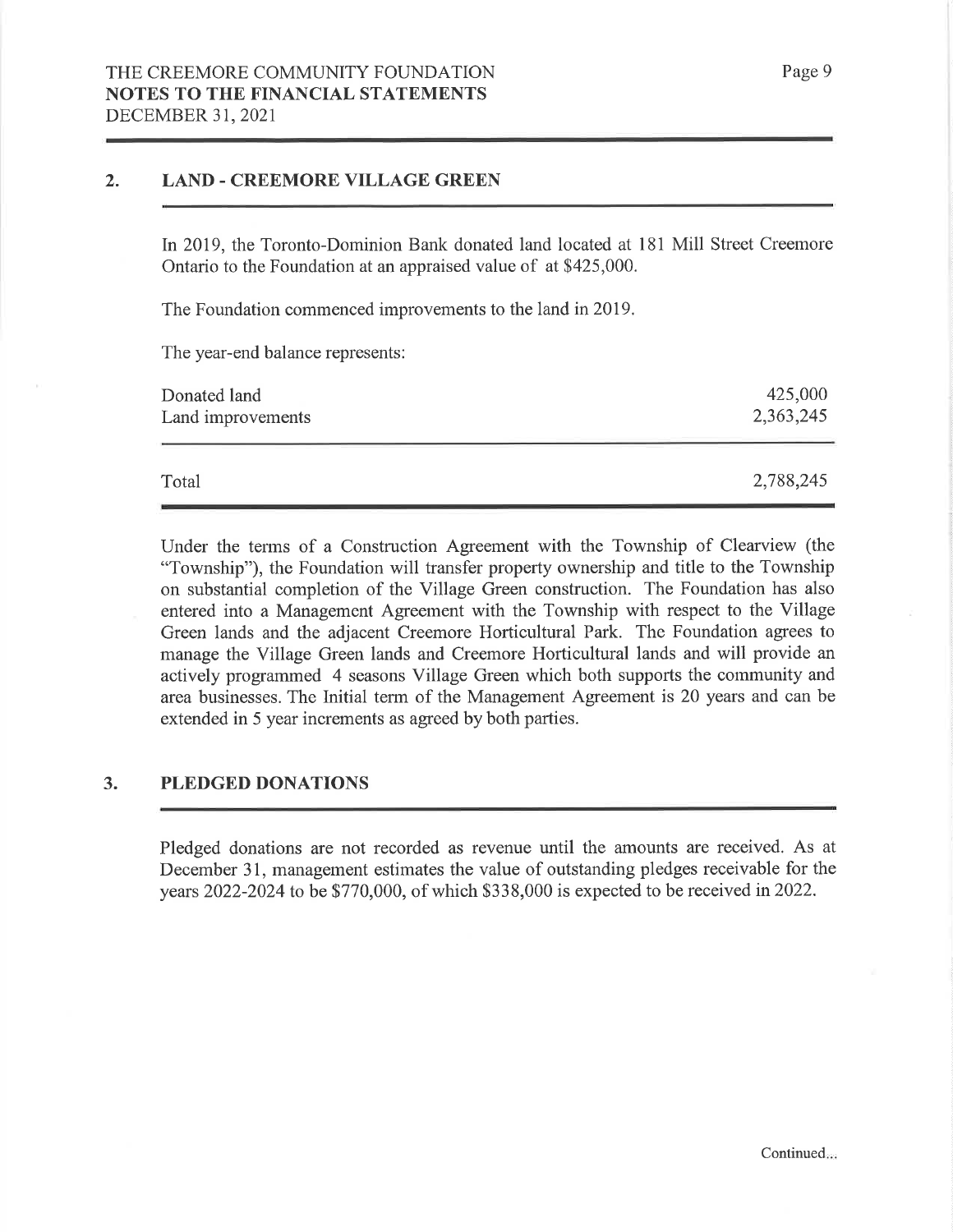# 4. COMMITMENTS

The Foundation is committed to the design and construction of the Creemore Village Green. The total cost of the project is estimated at \$3,380,000. Management estimates the projected costs to complete the project to be \$766,000.

## 5. RELATED PARTY TRANSACTIONS

During the year, the Foundation received an interest-free operating loan of \$150,000 (2020 - \$0) from a lender whose principal shareholder is one of the Directors of the Foundation's Board. The loan was repaid before the end of the fiscal year.

## 6. FINANCIAL INSTRUMENTS

The Foundation is exposed to various risks through its financial instruments. The following presents the Foundation's risk exposures and concentrations at December 3I, 202t,

### Liquidity Risk

Liquidity risk is the risk the Foundation will encounter difficulties in meeting obligations associated with financial liabilities. The Foundation has a low liquidity risk due to the cash they have on hand and donation pledges, relative to the cost of completing the construction of the Creemore Village Green.

### Interest Rate Risk

Interest rate risk is the risk that the fair value or future cash flows of a financial instrument will fluctuate because of changes in market interest rates. The Foundation has a low interest rate risk.